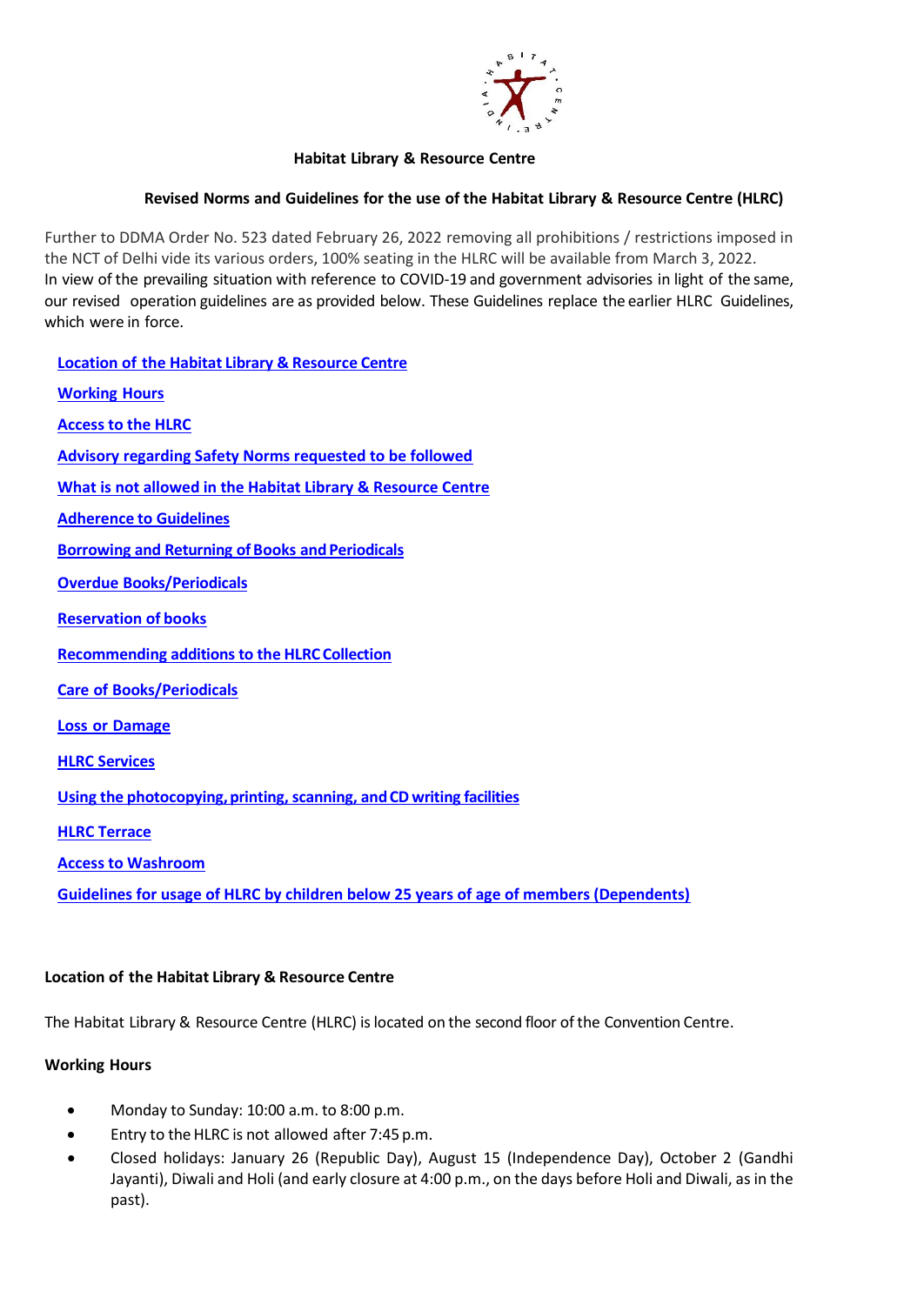### <span id="page-1-0"></span>**Access to the HLRC**

- Elevators from the Convention Centre Lobby or from the South Block Parking may be used to reach HLRC.
- Only members of IHC will be allowed access into the HLRC, on tapping their RFID Cards on the Reader placed outside the HLRC. Members will be asked to provide their membership numbers in case they do not bring their RFID Cards. No other persons (other than IHC personnel), including attendants will be allowed entry. Institutional Members of the IHC have been provided membership cards and staff of member institutions may use the HLRC on presentation of the membership card of their institution. The Institutional Member isresponsible for material borrowed by any of its staff.
- Material for return may also be sent through messenger. However, it is reiterated that no messenger/attendant will be allowed inside the HLRC.
- Toilets are functional on the HLRC Floor and may be **[accessed](#page-5-1)** through the rear door of HLRC.

# <span id="page-1-1"></span>**Advisory regarding Safety Norms requested to be followed**

- Members residing in Containment Zones are not allowed to come to the Centre/HLRC.
- Members are advised to download the Aarogya Setu App on their compatible mobiles and regularly update their health status before entering the Centre.
- Should any membersubsequent to visiting the HLRC, test positive for the Covid-19, HLRC should be informed immediately.
- Masks must be worn at all times: while entering the Centre and in the HLRC in keeping with Government of India guidelines. Staff members on duty in the HLRC have been advised to monitor thisstrictly. Members are advised that those not adhering to this requirement will not be allowed to use the HLRC.
- All members entering HLRC will be checked for temperature again at the entry of HLRC.
- A hands-free sanitiser dispenser is kept at the entrance to HLRC must be used before entering HLRC.
- Hands-free sanitiser dispensers are also kept inside HLRC for the convenience of members.
- Members are also encouraged to wash their hands frequently with soap and water, as feasible.
- Social distancing is expected to be strictly observed: a minimum of six feet.
- The central air-conditioning system will be operational in HLRC with an average temperature of 26 degrees Celsius (with +/- one degree variation). Some identified windows / doors will be kept open for cross ventilation. This is as advised by ISHRAE. Members are requested not to close these windows / doors.
- All bags, other than those that are allowed, must be deposited with the guard at the entrance to HLRC for retention in the Baggage Desk. Token collected in lieu thereof, is to be sanitised. The deposited items may be collected after returning the token to the security guard. Members are informed that the Baggage Desk will also be sanitised periodically in keeping with safety norms and the Centre will not be responsible for any damage occurring to the material deposited there, due to this.
- Personal belongings (mobiles, keys, wallets) may please be kept in the possession of the member at all times.
- Laptops if brought into the HLRC for use are the sole responsibility of the member.
- Laptop bags will be allowed to be brought into the HLRC, enabling members to use it to bring their laptops, other devices and related accessories. Small ladies handbags will also be allowed.
- Food brought from home may be had in the HLRC terrace. Please see Guidelines for using the HLRC Terrace for lunch.
- The barricading near the Readers Advisory Desk and the furniture in the HLRC and HLRC Terrace must not be moved; they have been positioned keeping social distancing in view.
- All payments (fines, printing, photocopying, scanning and other charges, if any) will be accepted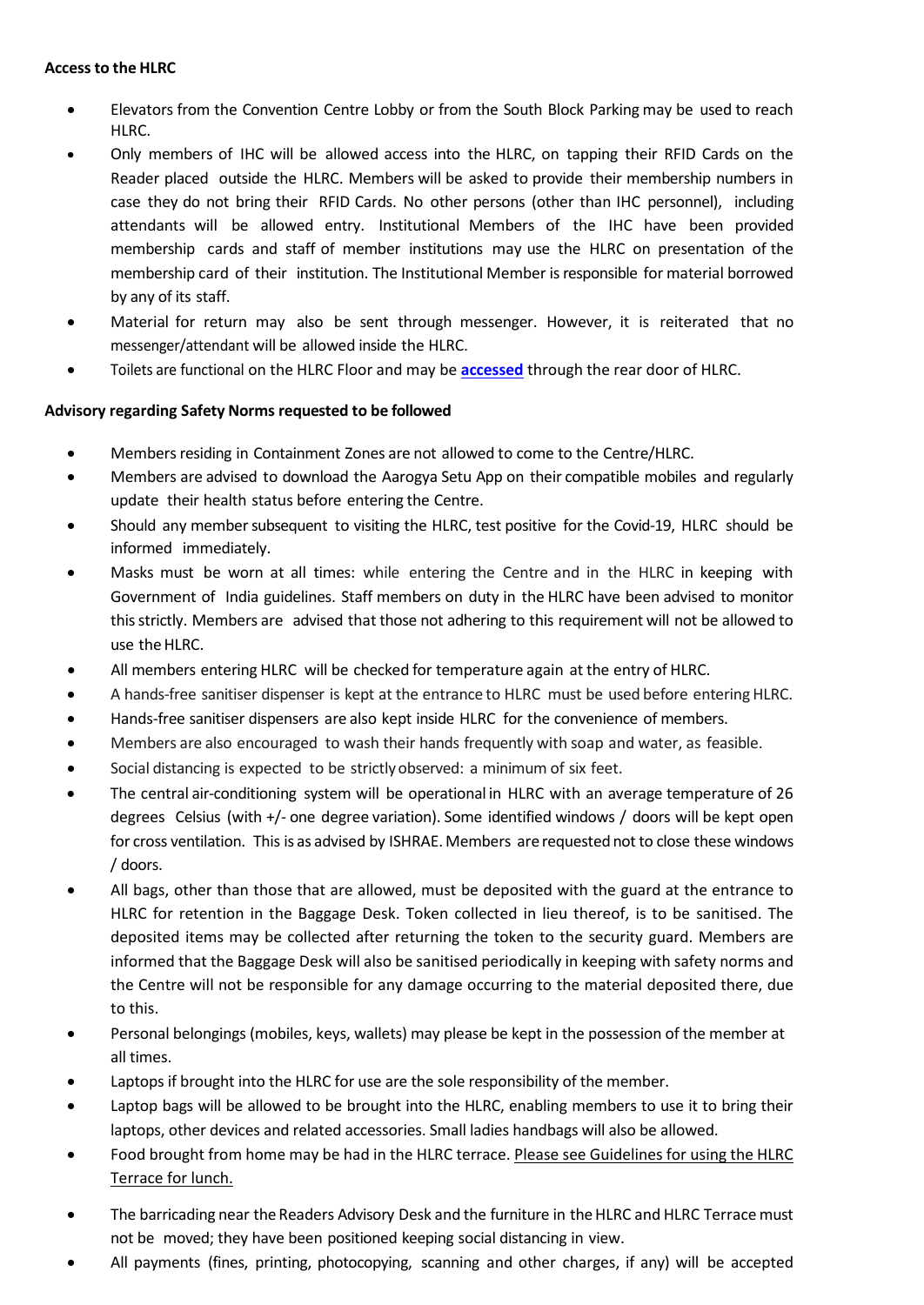through UPI transactions only.

### <span id="page-2-0"></span>**What is not allowed in the Habitat Library & Resource Centre**

- Smoking is prohibited in the HLRC.
- Use and/or ringing of mobile phones is prohibited in the HLRC. Mobile phones are to be placed on silent mode when entering HLRC. Members flouting this requirement will be denied access to the HLRC.
- Accessing pornographic sites using Internet facility in the HLRC is strictly prohibited. Members flouting this rule will be denied access to Internet facility in the HLRC.
- Mutilation, damaging or defacing of books, periodicals, newspapers, audio-visual and other materials is prohibited. Members found doing so will have to pay for the cost of the publication that has been defaced.
- Eatables and beverages from outside are not allowed in the HLRC.
- Used tea and coffee cups are not to be left lying around and may please be deposited in the waste bins provided.
- Beverages (Tea/Coffee, Drinking water, etc.) are NOT allowed at Internet/Multimedia/Study Carrels Terminals.

### <span id="page-2-1"></span>**Adherence to Guidelines**

- Members are requested to adhere to the rules, regulations and norms of the Habitat Library & Resource Centre, especially in view of the present pandemic situation.
- Staff have been authorised to enforce the guidelines strictly.
- Any changes in these guidelines will be notified from time to time.
- The Habitat Library & Resource Centre reserves the right to deny access to its premises or services to any primary member/spouse.

### <span id="page-2-2"></span>**Borrowing and Returning of Books and Periodicals**

- Members are requested to use the Self Issue/Return Kiosk as much as possible. Sanitiser is provided alongside.
- Staff on duty will assist if books are required to be returned/ issued at the Readers Advisory Desk.
- Members are requested to stand behind the barricade to speak to staff at the Readers Advisory Desk.
- Members can borrow four books (inclusive of all sections) and five back issues of select periodicals at a time, for a period of fifteen days.
- Two extensions of the period of loan for another fifteen days are possible for books, provided there is no reservation and the book is brought to the HLRC or the request for renewal is communicated through telephone/e-mail.
- After two extensions, the books and periodicals have to be returned to the HLRC and cannot be renewed for a third time.
- Books from the Reference Section cannot be borrowed.
- A Drop Box has been positioned in the Convention Centre foyer. This may be used by members to drop books and back issues of periodicals borrowed by them in case they are not able to come up to the HLRC to return them, or when the HLRC is closed. Members will get a confirmation email from HLRC once the book is collected and returned through the library system. Overdue charges, if any, will be intimated to the member and will have to be paid by the member on the next visit to the HLRC. No books and/or back issues of periodicals may be borrowed by the member until the pending overdue charges are paid. All returned books are subject to checking and members are responsible for any loss/damage/marking/underlining/highlighting/mutilated and torn pages etc. Members are requested to not leave any books and/or back issues of periodicals borrowed by them outside or on the Book Drop Box.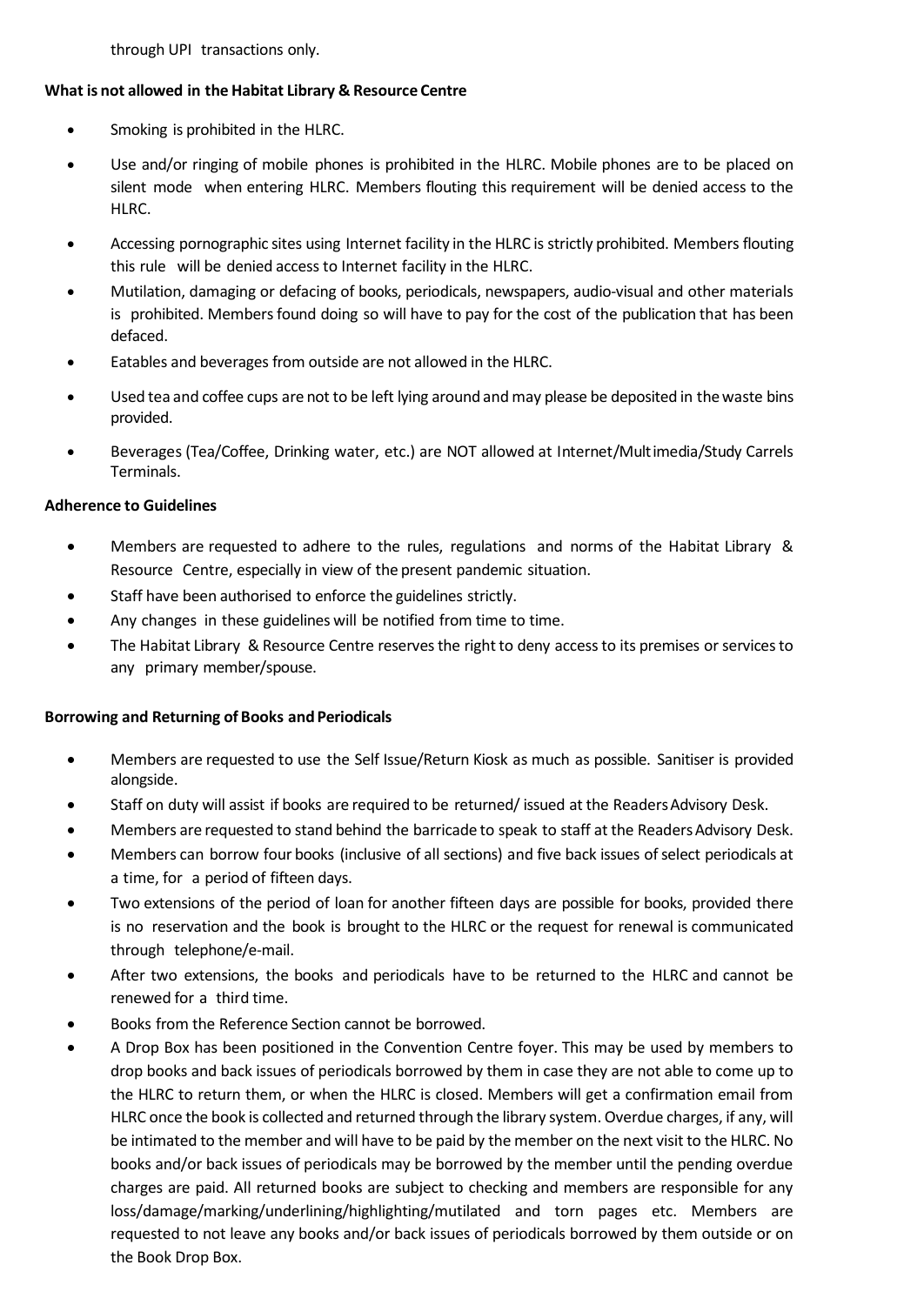• Books and back issues of periodicals being borrowed by a member from the HLRC may be returned by courier to the HLRC before the due date of return, subject to their being couriered at the member's cost; further, the member will be responsible for books and back issues of periodicals until they are received in the HLRC, and without any damage. The HLRC is not liable to track the package once it is despatched by the member. On safe receipt of the material, the HLRC will send an acknowledgement to the member after recording the return in the HLRC system. Should the material be received in damaged condition, the member will be informed of the cost of the material and will have to pay for it by online mode. Borrowing privileges will be suspended if payment is not made in 30 days.

## <span id="page-3-0"></span>**Overdue Books/Periodicals**

- From September 1, 2005, the Habitat Library & Resource Centre has been levying overdue charges as indicated below for books and periodicals not returned/renewed on time:
	- **-Rs. 2/- per day for the first ten days.**

**-Rs. 5/- per day from the eleventh day onwards.**

- All payments (fines, printing, photocopying, scanning and other charges if any) will be accepted through UPI transactions only.
- Borrowing privileges will be withdrawn for members not returning items borrowed from the HLRC for three months after the due date of return stamped on the book(s)/ periodical(s).
- Access to HLRC and all its services will be denied to members not returning items borrowed from the HLRC for six months after the scheduled date of return stamped on the items.
- Lending privileges will be barred for members not paying fines of returned overdue documents.

### <span id="page-3-1"></span>**Reservation of books**

- Books available for lending, but not on the shelf, may be reserved, either from the Readers Advisory Desk or through OPAC/WEBOPAC. Reservations will be made on a first-come, first-served basis.
- Reservations will also be accepted for books displayed as New Arrivals, and will be dealt with on a first-come, first-served basis. At any given time, only ten reservations will be entertained from a member.
- When books recommended by members are acquired by HLRC and displayed as New Arrivals, the recommendation will count as a reservation and will be sequenced accordingly.

# <span id="page-3-2"></span>**Recommending additions to the HLRC Collection**

• Books/Periodicals/Audio-Visuals may be recommended by members through OPAC/WEBOPAC or by email/telephone and in person. Decision to add the item vests with the India Habitat Centre.

# <span id="page-3-3"></span>**Care of Books/Periodicals**

- Once a book/periodical is issued, it is wholly the responsibility of the member to safeguard and return the issued materials to HLRC in good condition and on time.
- Before borrowing book(s)/periodical(s), members are encouraged to check that the book(s)/periodical(s) are in proper condition. If they are found to be mutilated or damaged on return, the member will be held responsible for the damage and (s)he will have to replace or pay the price of the damaged book/periodical.

### <span id="page-3-4"></span>**Loss or Damage**

• Dog-earing the pages of books, marking or scribbling on them, tearing or damaging pages or otherwise spoiling books is not allowed and amounts to causing damage to the books/information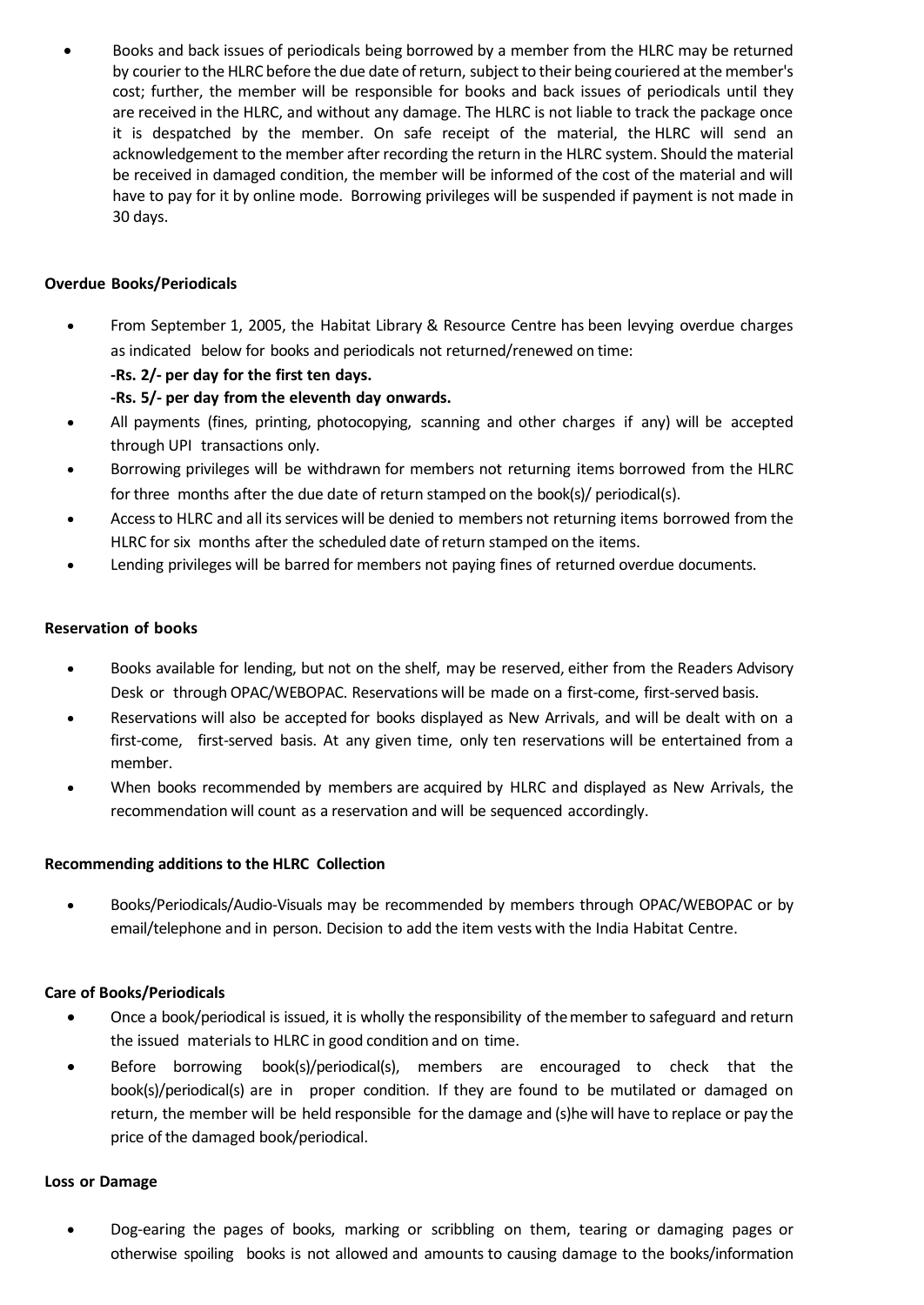resources.

- If a member loses or damages any book that (s)he has borrowed, it will have to be replaced by a new copy of the same or a later edition at his/her cost. In the event of the book not being available or being out of print, the published price of the book will have to be reimbursed to the HLRC.
- If a member loses or damages any periodical that (s)he has borrowed, it will have to be replaced by a new copy of the same at his/her cost. In the event of the periodical issue not being available, the published price of the particular issue will have to be reimbursed to the HLRC.
- The HLRC reserves the right to determine the price of a rare/out-of-print/unobtainable book/periodical.

### <span id="page-4-0"></span>**HLRC Services**

- The following services are available from 10:00 a.m. 7:45 p.m.:
	- Issue of books/magazines
	- Internet access
	- Photocopying/Printing/Scanning
	- Tea/Coffee
	- Use of the Library Terrace.
- Reference services and Reading Room access are available from: 10:00 a.m. to 8:00 p.m.
- Time/programme slots will have to be booked through HLRC staff for using Internet and for viewing videos.
- Internet facility can be used for 30 minutes and an extension of an additional 30-minute slot will be allowed if there is no other member wishing to avail the service. Internet Service may be used for a maximum time of 60 minutes in a day.
- Accessing pornographic sites is strictly prohibited.
- Wi-Fi facility is available for members using their laptop computers in the HLRC.
- Eight hour slots will have to be booked through HLRC staff if a member wishes to utilize a Wi-Fi coupon.
- Members may also access the internet on their own devices by logging in through their membership IDs.
- Study carrels with and without computer facilities are available for members on a first-come, firstserved basis.
- Internet connection is also available in a few selected carrels.

# <span id="page-4-1"></span>**Using the photocopying,printing, scanning, andCD writing facilities**

Printing, Photocopying, Scanning and CD Writing facilities are available for materials in the HLRC collection as per copyright regulations. The charges are as follows.

# **Library Material**

Photocopying

| • Black & White $(A4 \text{ size})$ | -Rs. 2/- per exposure  |
|-------------------------------------|------------------------|
| • Black & White (A3 size)           | -Rs. 3/- per exposure  |
| • Colour (A4 size)                  | -Rs. 15/- per exposure |
| • Colour (A3 size)                  | -Rs. 20/- per exposure |
|                                     |                        |

Printing

| Black& White (A4 size) | -Rs. 3/- per exposure |
|------------------------|-----------------------|
| • Colour $(A4 size)$   | -Rs. 5/- per exposure |
| • Scanning             | -Rs. 5/- per exposure |
| $\bullet$ CD-Writing   | -Rs. $10/-$ per CD    |

### **Non-Library Material**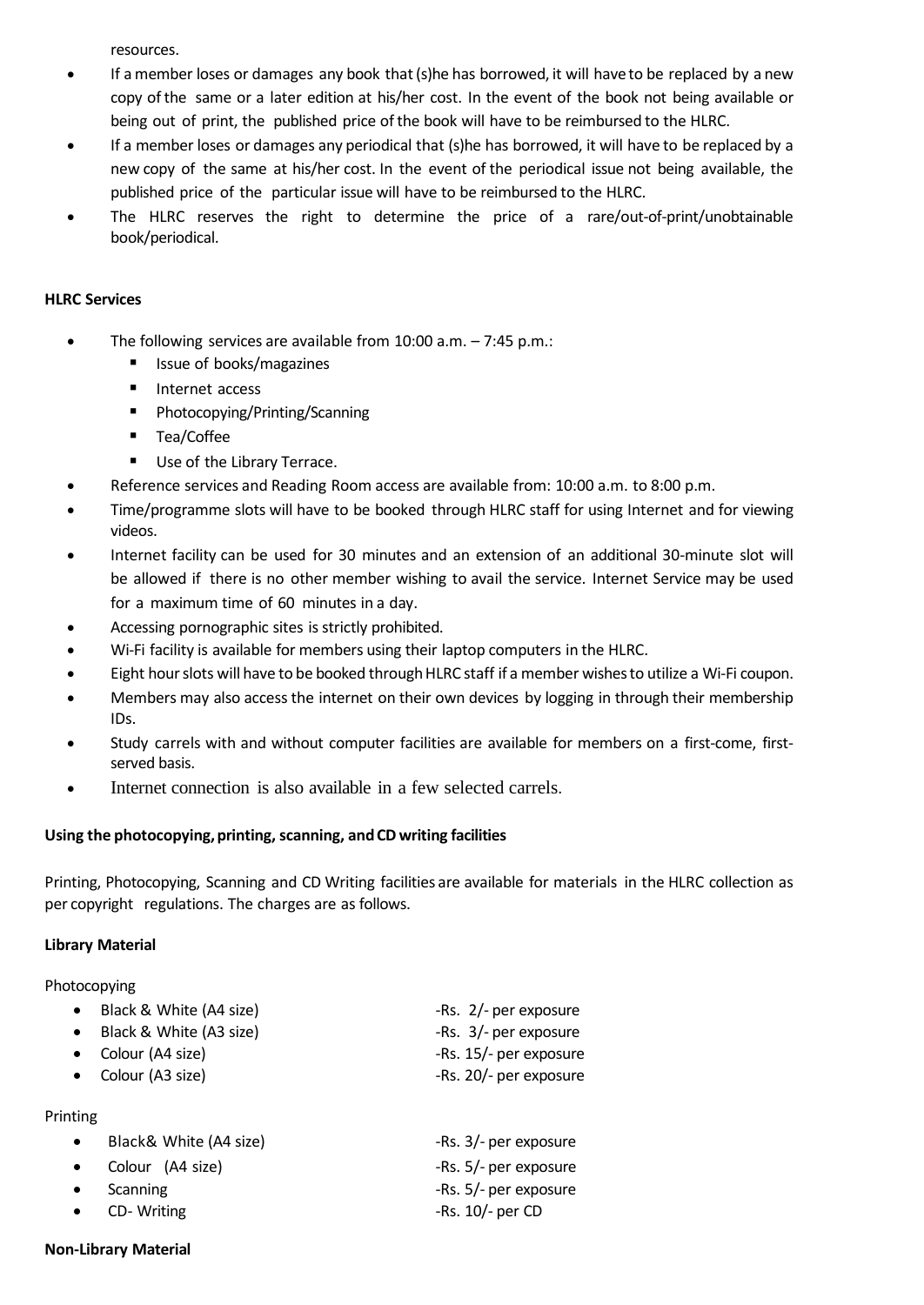### Photocopying

| Black & White (A4 size)<br>$\bullet$                                         | -Rs. 3/- per exposure           |
|------------------------------------------------------------------------------|---------------------------------|
| Black & White (A3 size)<br>$\bullet$                                         | -Rs. 5/- per exposure           |
| Colour (A4 size)<br>٠                                                        | -Rs. 22/- per exposure          |
| Colour (A3 size)<br>$\bullet$                                                | -Rs. 30/- per exposure Printing |
| Black & White (A4 size)<br>$\bullet$                                         | -Rs. 5/- per exposure           |
| Colour (A4 size)<br>$\bullet$                                                | -Rs. 8/- per exposure           |
| Scanning<br>$\bullet$                                                        | -Rs. 8/- per exposure           |
| CD-Writing<br>$\bullet$                                                      | -Rs. $10/-$ per CD              |
| (Printouts/Photocopies can only be taken on the paper available in HLRC/IHC) |                                 |
|                                                                              |                                 |

# <span id="page-5-0"></span>**HLRC Terrace**

The HLRC Terrace is an extension of the library space for use of the members wishing to read outside and/or use their laptops there.

- In response to requests from members who wish to bring lunch with them and have it when using the HLRC, this facility is being offered in the HLRC Terrace from October 1, 2021.
- Members may kindly note that other outside food/drinks are strictly not allowed in the HLRC Terrace.
- The lunch boxes may please be deposited at the Baggage Deposit Desk and may be collected at the time of having lunch and deposited again at the Baggage Desk after lunch.
- Members are requested to keep their voices low during lunchtime, so that other members using the HLRC and the Terrace are not disturbed.
- As per DDMA Orders currently in force, social distancing and other COVID appropriate behavior is required to be maintained.
- Members may please note that social gatherings and get-togethers are not allowed in the HLRC Terrace, as these tend to cause disturbance to other users of the HLRC. Members wishing to meet informally among themselves are requested to kindly cooperate and bear in mind that The Habitat Lounge is open to members for social engagement and snacks.
- HLRC staff have been authorized to strictly enforce these guidelines.

# <span id="page-5-1"></span>**Access to Washroom**

- Access to the washrooms on the HLRC floor will be available through the rear door of HLRC, from October 1, 2021 onwards.
- A button is provided to open the door from inside the HLRC at the time of exit.
- At the time of entry through this door, members will required to use their RFID IHC Membership Card on the access control RFID reader outside the door.
- A hands-free sanitiser dispenser will be provided inside the entrance, which must be used before reentering the HLRC.